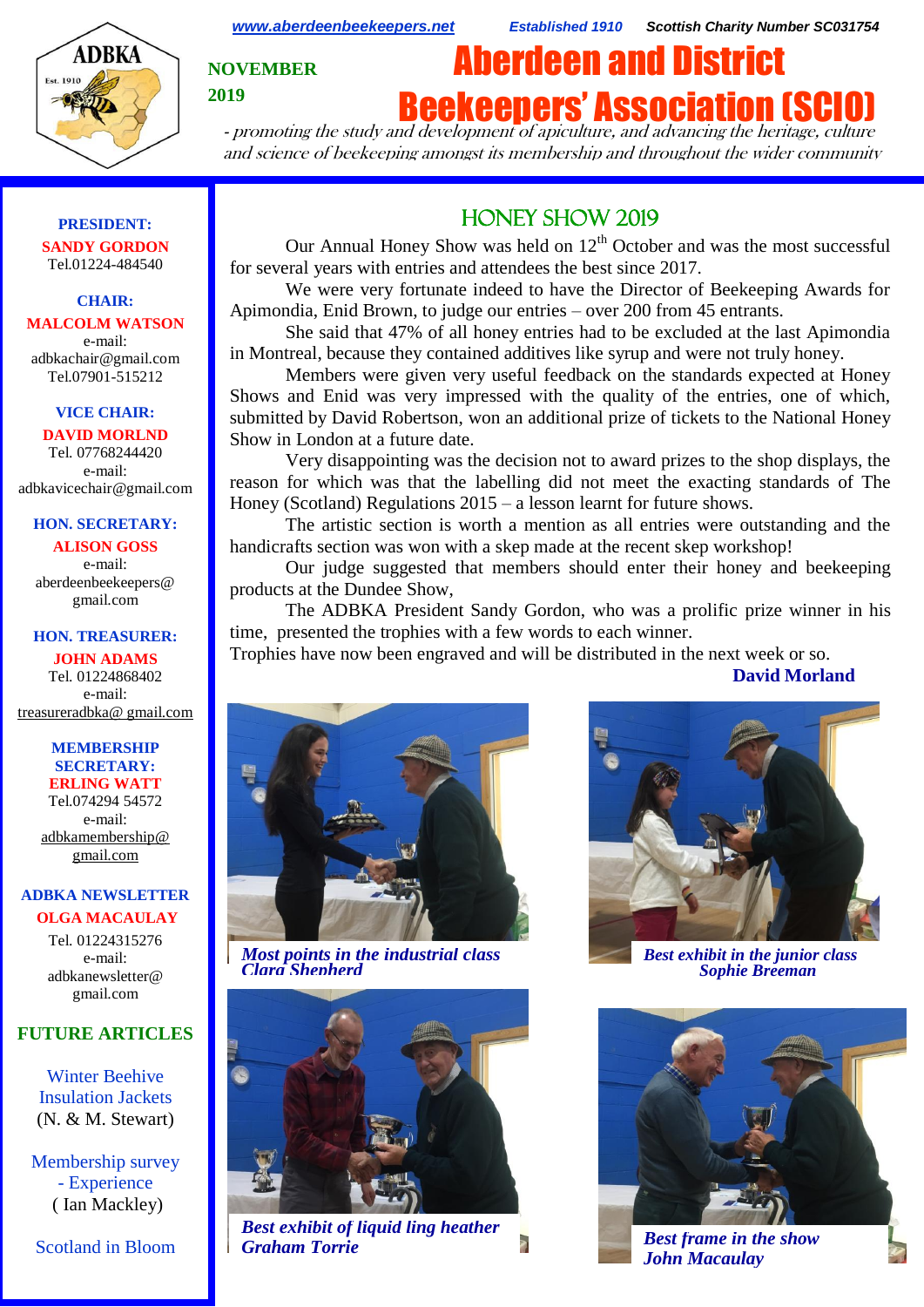# TROPHIES AND AWARDS

| <b>The Thorne Trophy</b>             | Most points in the show              | <b>Joan Gilbert-Stevens</b> |
|--------------------------------------|--------------------------------------|-----------------------------|
| The A.S.C.D. Trophy                  | <b>Best exhibit in the show</b>      | <b>Joan Gilbert-Stevens</b> |
| The John Cooper Cup                  | Best exhibit of cut comb honey       | <b>Joan Gilbert-Stevens</b> |
| <b>The President's Trophy</b>        | Best exhibit of liquid light honey   | <b>Alison Goss</b>          |
| <b>The Bill MacKenzie Quaich</b>     | Best exhibit of liquid ling heather  | <b>Graham Torrie</b>        |
| <b>The Henry Simpson Trophy</b>      | Best exhibit in medium/dark honey    | Rhian & Crawford Anderson   |
| The Anne C. Beddie Trophy            | Best exhibit in the beeswax class    | <b>Joan Gilbert-Stevens</b> |
| <b>MTM Construction Shield</b>       | Best exhibit in liquid light honey   | <b>Alison Goss</b>          |
| <b>The Captain Manson Trophy</b>     | Most points in the industrial class  | <b>Clara Shepherd</b>       |
| <b>The David Pert Memorial Prize</b> | Best exhibit in the handicraft class | <b>Hazel Christie</b>       |
| S. C. Rae Memorial Trophy            | <b>Best frame in the show</b>        | <b>John Macaulay</b>        |
| <b>John D. Walker Memorial</b>       | Best exhibit of soft set honey       | <b>Tom Gullan</b>           |
| <b>Trophy</b>                        |                                      |                             |
| <b>Jim Tocher Trophy</b>             | Most points in the novice class      | <b>Steve Waites</b>         |
| <b>ADBKA Shield</b>                  | Best exhibit in the junior class     | <b>Sophie Breeman</b>       |









*The President's Trophy- Alison Goss Best exhibit of liquid light honey*

**2019 MEMBERSHIP SURVEY – VARROA TREATMENT**

*Hazel Christie*



We asked what you used as your main varroa treatment. This question was not explained as well as it might have been; the underlying assumption was that whilst varroa treatments can and do take place at various times of year, most beekeepers who treat at all would treat at least in the autumn, and that was the treatment we were asking about. So a number of responses which kindly described annual regimes were adapted to fit the question.

The results show that the newer products on the market are chosen most often. There may be an element of 'fashion' here and/or the hope that the newer products are more effective, more cost-effective (as the market becomes more competitive the more products become licensed) and/or easier to deploy. The use of Apistan is perhaps greater than might be expected, given that it is said to be relatively ineffective due to widespread development of resistance in the varroa mites.

However, resistance does vary and occasional use might be ok but probably not optimal.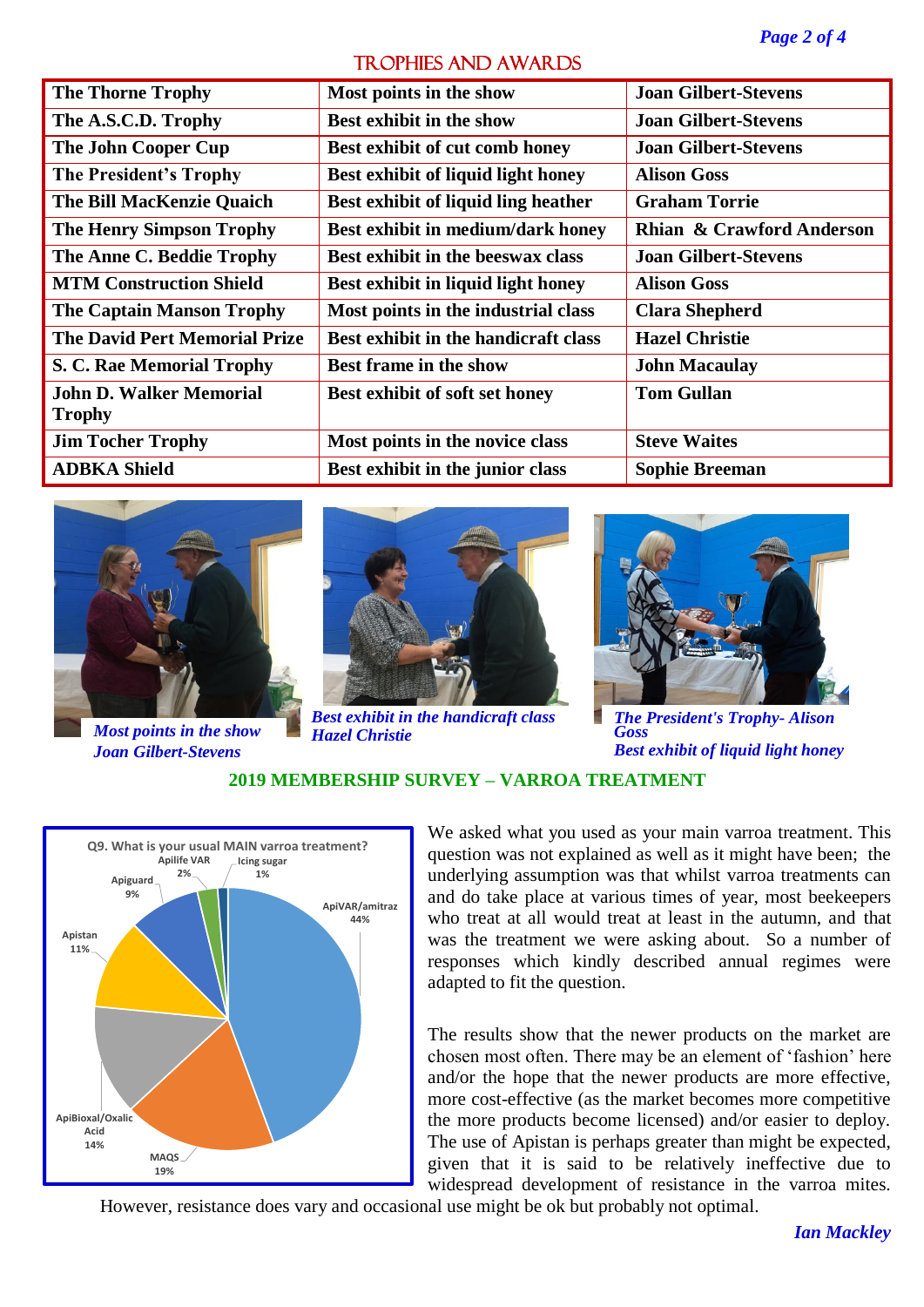# **Membership Renewal**

Members are reminded that ADBKA subscriptions become due on 1<sup>st</sup> January. The rates for 2020 are unchanged at £20 single, £25 household, and free for under 16s. An updated membership form is available from the association website : this includes revised gift aid wording and a new section about data protection. We are also inviting members to state their occupation (or former occupation) – this information will help the committee to understand where special skills exist around the membership, that we may occasionally need to consult. Please renew your membership now, and complete the gift aid section if you are able to do so.

Malcolm Watson

#### **ADBKA MEMBERSHIP DIRECT DEBIT OPTION**

In response to requests from a number of members the option to pay ADBKA membership subscriptions by Direct Debit is now in place. The benefit of paying by direct debit is that you don't need to remember to complete a membership form every year or to arrange payment yourself.

The setup is all done online using a link from the membership page of the ADBKA website. Separate links are available for Individual Membership and Household Membership. The link will take you to a secure page managed by GoCardless who operate the direct debit service for ADBKA. The website will prompt you for your name, address and bank details. GoCardless will then contact your bank and set up the direct debit arrangement. Your bank details are held by GoCardless and not passed on to ADBKA.

Payment for your ADBKA membership will then be debited from your account on 15<sup>th</sup> January 2020 and annually thereafter. Direct debit mandates can be cancelled at any time by contacting your bank and/or the Treasurer. The name for the debit on your bank statement will be GoCardless with some banks also showing ADBKA in the text.

ADBKA will still be able to collect Gift Aid on direct debit membership payments for those who have completed the declaration on the 2019 membership form (the form included wording to reclaim tax now and in the future). If you have completed a Gift Aid declaration on the 2019 membership form but are no longer a UK tax payer please contact the Membership Secretary. Gift Aid provides a valuable addition to ADBKA funds (£840 for 2018) and we would encourage all members who are eligible to consider making a Gift Aid declaration.

Members wishing to include an additional donation with their Direct Debit subscription should email the Treasurer after completing the online Direct Debit form. The additional donation can then be processed together with the membership subscription.

# **NOTE THAT THE EXISTING PAYMENT METHODS BY CHEQUE AND DIRECT DEPOSIT REMAIN IN PLACE FOR THOSE WHO PREFER THESE METHODS.**

**John Adams ADBKA Treasurer**

# **According to James Bonner in his 1795 book, New Plan for Speedily Increasing the Number of Bee-Hives in Scotland:**

"I believe poor people, in general, make more by their bees annually than those in more affluent circumstances; and even the latter might make far more of them as they do, if they would only study to increase their stock to a considerable extent. The reason is that they are a kind of estate to the poor, who, when once they enter upon the business of rearing bees, take great pleasure in it, and, by paying proper attention to them, gradually acquire more and more knowledge in the profession. And the only reason why such persons do not increase their stock of hives to a much greater number than the country at present possesses, is that pinching poverty obliges them often to sell the best of their hives for ready money to make up the house rent. Not to add that such persons, when obliged to leave their cottages owing to raised rents, think bee hives a very troublesome species of property for removal."

**Graham Torrie**